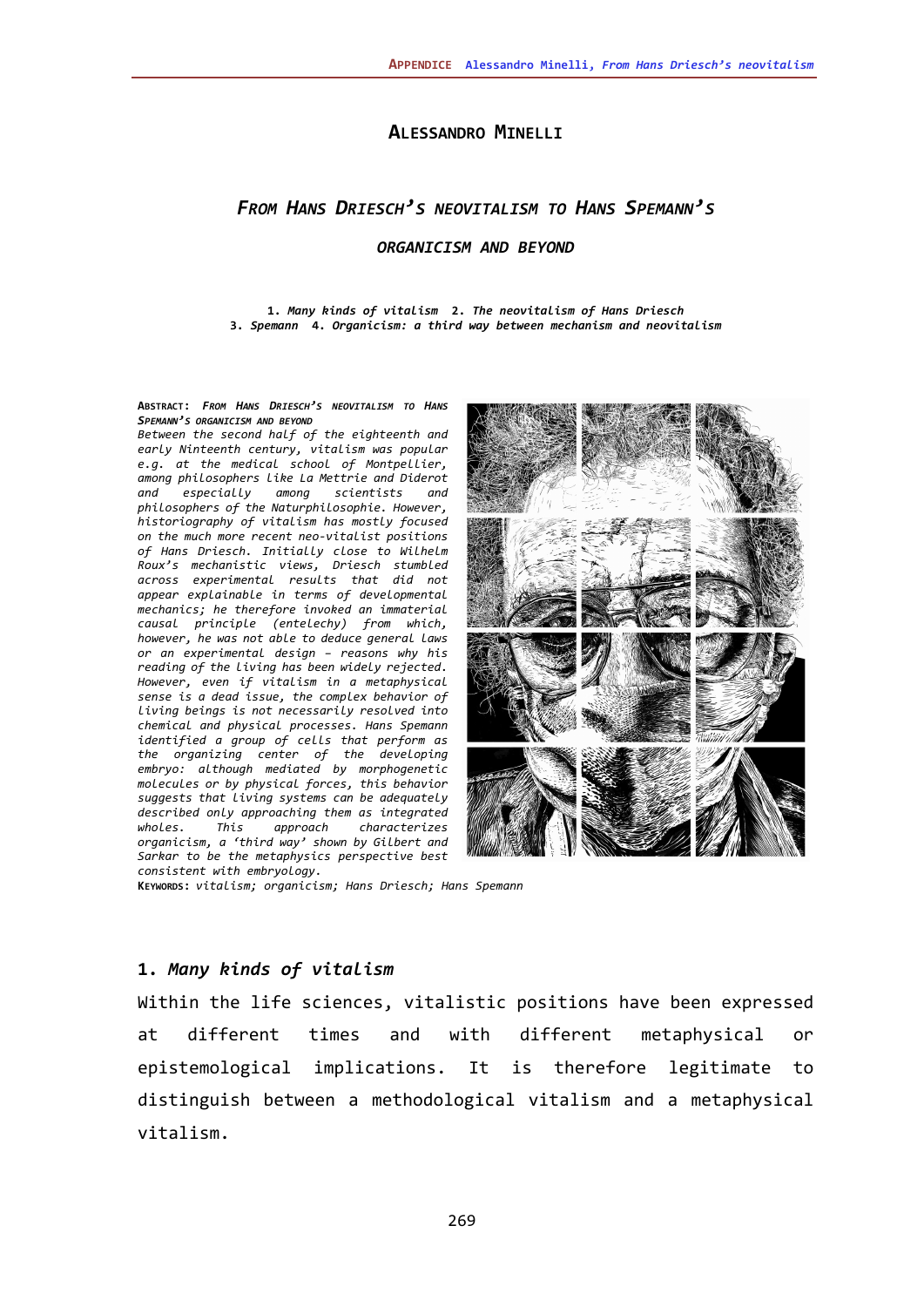An early example of metaphysical vitalism is the materialistic vitalism of Julien Offray de La Mettrie (1709-1751) and Denis Diderot (1713-1784), in which a materialistic metaphysics is accompanied by the recognition of the existence, in living beings, of emergent properties not deducible from the sole properties of the matter of which they are formed. Approximately contemporary is the vitalism of the Montpellier medical school. Its main representatives are Théophile de Bordeu (1722-1776) and Paul-Joseph Barthez (1734-1806). Barthez advocated a "vital principle" responsible for the phenomena of life, but he did not commit himself to either a spiritualistic or a materialistic view. He argued that «It is useless to investigate whether this Life Principle is a substance, given the obscurity of this term. It is possible that the Vital Principle does not have a separate existence from the body it vivifies»<sup>[1](#page-1-0)</sup>. It is therefore sensible to describe this as a functional vitalism or epistemological vitalism, that promises to explain "vital" properties better than fully mechanistic models can[2.](#page-1-1)

From these first examples it is clear that the contrast between materialism and vitalism does not necessarily coincide with the contrast between mechanism and non-mechanism, as will be the case of the contrast between Wilhelm Roux's mechanistic materialism and Hans Driesch's non-mechanistic vitalism, which we will deal with later, but the eighteenth century philosophy includes both the mechanistic vitalism of Diderot and La Mettrie and the nonmaterialistic mechanism of Leibniz: in the latter's words, «in

<span id="page-1-0"></span><sup>1</sup> P.-J. Barthez, *Nouveaux éléments de la science de l'homme*, J. Martel aîné, Montpellier 1778. All translations from French or German in this article are mine.

<span id="page-1-1"></span><sup>2</sup> C.T. Wolfe, *From substantival to functional vitalism and beyond: Animas, organisms and attitudes*, in «Eidos», XIV, 2011, pp. 212-235; B. Chen, A *[non](https://link.springer.com/article/10.1007/s40656-018-0221-2)[metaphysical evaluation of vitalism in the early twentieth century](https://link.springer.com/article/10.1007/s40656-018-0221-2)*, in «History and philosophy of the life sciences», XL, 50, 2018. See also C. Bognon-Küss, B. Chen, C.T. Wolfe, *Metaphysics, function and the engineering of life: The problem of vitalism*, in «Kairos. Journal of Philosophy & Science», XX, 2018, pp. 113- 140.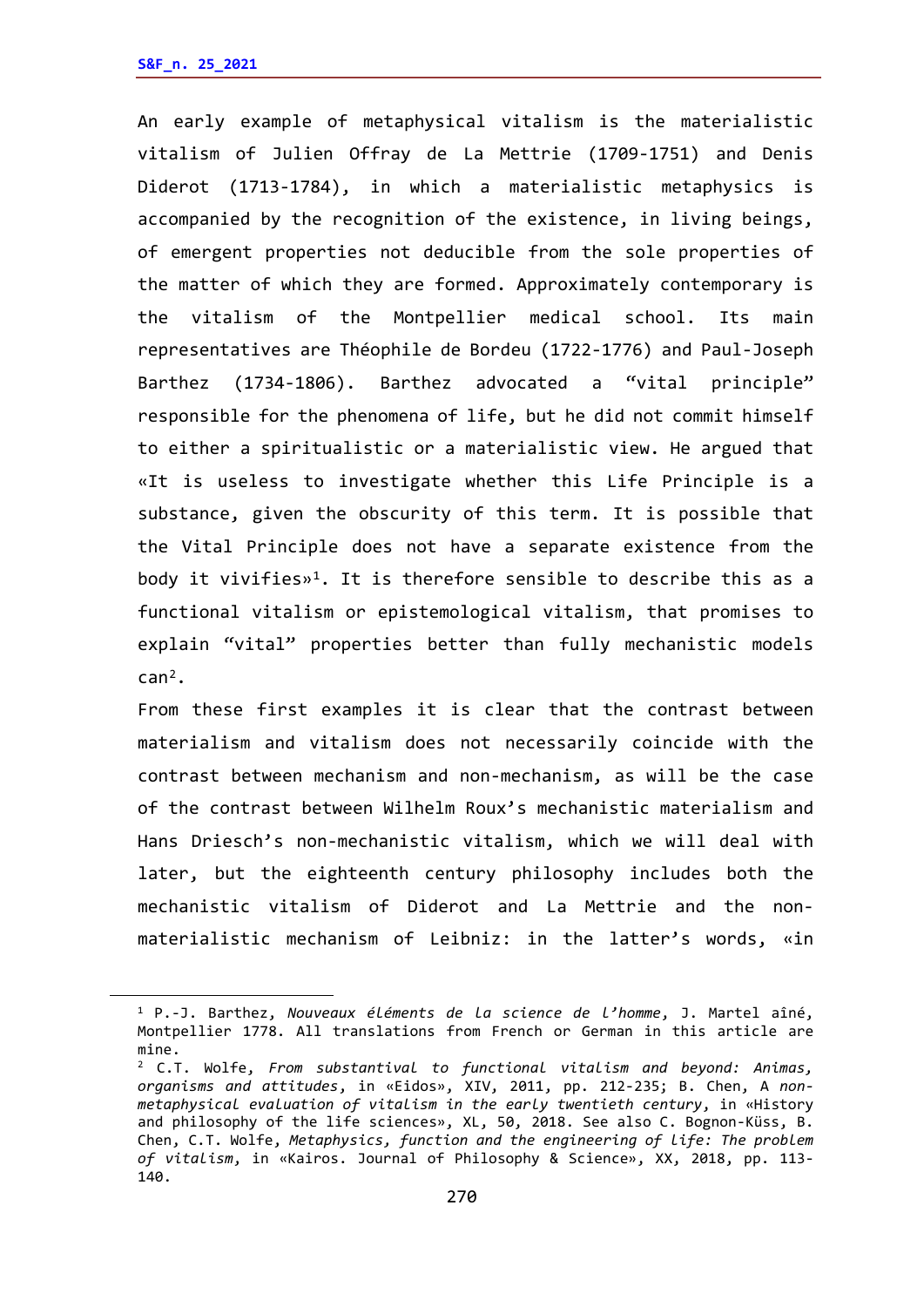nature everything happens mechanically, but the principles of the mechanism are metaphysical»<sup>3</sup>.

At the time a science of the living was taking shape in the Germanspeaking countries with the joint contributions of medicine, natural history and philosophy<sup>[4](#page-2-1)</sup>, vital forces pervade most interpretations of life's phenomena, witnesses e.g. the works of Friedrich Schelling  $(1775-1854)$  and Gottfried Reinhold Treviranus  $(1776-1837)^5$ . A chapter *De viribus vitalibus in universum* features even in Johann Friedrich Blumenbach's (1752-1840) *Institutiones Physiologicae*[6](#page-2-3)*.* To contrast it with the neovitalistic views, including his own, formulated towards the end of the nineteenth century, Hans Driesch called dogmatic the vitalism of philosophers and scientists of the Naturphilosophie:

With Treviranus ... begins that dogmatic vitalism of which it is no longer considered necessary to discuss the foundation ... and also what can be called 'textbook vitalism': every comprehensive treatment on the subject of physiology now begins, so to speak, with a vitalistic system, which mostly does not differ from the one that preceded it. In all textbook of vitalists the problems of morphogenesis that in the 17th century were always at the center of interest are clearly kept in the shadow<sup>[7](#page-2-4)</sup>.

### **2.** *The neovitalism of Hans Driesch*

The German embryologist Hans Driesch (1867-1941) is the most eminent exponent of a view of life phenomena for which Emil duBois-Reymond (1818-1896) introduced the term neovitalism[8.](#page-2-5)

<span id="page-2-0"></span><sup>3</sup> G.W. Leibniz, *Antibarbarus physicus pro philosophia reali contra renovationes qualitatum scholasticarum et intelligentiarum chimaericarum*, in *Die philosophischen Schriften von Gottfried Wilhelm Leibniz* herausgegeben von C. J. Gerhard*t*. Siebenter Band. Weidmannsche Buchhandlung, Berlin 1890, pp. 337-344. <sup>4</sup> J.H. Zammito, *The gestation of German biology. Philosophy and physiology from Stahl to Schelling*, Chicago University Press, Chicago - London 2018.

<span id="page-2-2"></span><span id="page-2-1"></span><sup>5</sup> F.W.J. Schelling, *Erster Entwurf eines Systems der Naturphilosophie*, Gabler, Jena und Leipzig, 1799; G.R. Treviranus, *Biologie oder Philosophie der lebenden Natur für Naturforscher und Aertzte*, Erster Band, Röwer, Göttingen 1802.

<span id="page-2-3"></span><sup>6</sup> J.F. Blumenbach, *Institutiones physiologicae*, Dieterich, Gottingae 1787.

<span id="page-2-4"></span><sup>7</sup> H. Driesch, *Der Vitalismus als Geschichte und als Lehre*, J.A. Barth, Leipzig 1905.

<span id="page-2-5"></span><sup>8</sup> E. du Bois-Reymond, *Über Neo-Vitalismus*, in «Sitzungsberichte der königlich Preussischen Akademie der Wissenschaften zu Berlin», XXXII, 2, 1894, pp. 623- 641.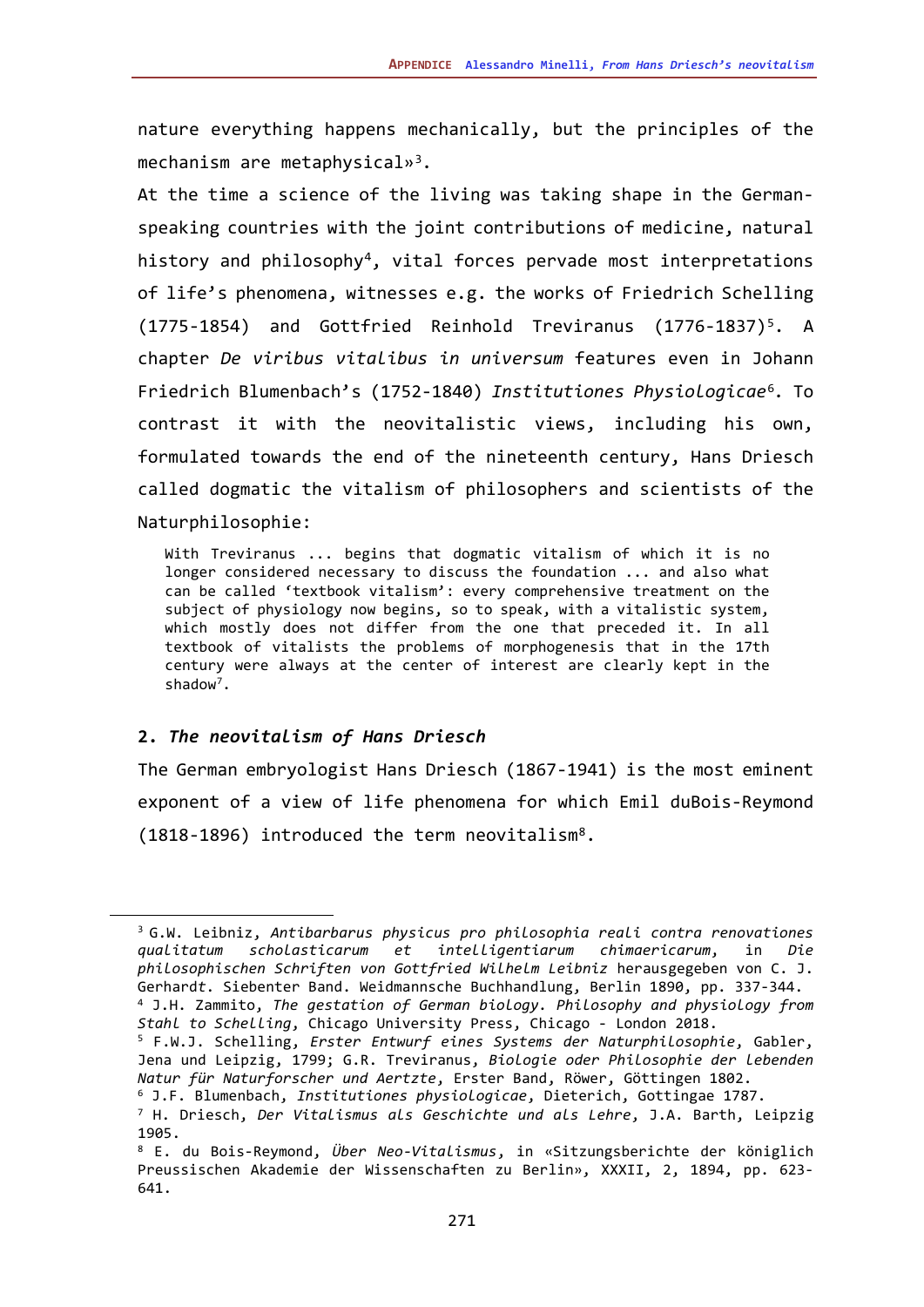Initially close to the mechanistic positions of Wilhelm Roux (1850- 1924) (he will continue to publish in *Archiv für Entwickelungsmechanik*, the journal founded by the latter, even after passing to vitalism), Driesch stumbled onto experimental results that he thought he could not explain in terms of development mechanics.

A contrast between two interpretations of the living and, in particular, of developmental processes, emerged soon in the works of Wilhelm Roux and Hans Driesch, based on the apparently opposite experimental results obtained by the two scholars. For Roux, the living organism is a system of organs, made up in turn of cells, and the latter of molecules, and all these hierarchically structured elements are involved in the dynamics of development, both in normal and in pathological conditions, like parts in any other physical system<sup>[9](#page-3-0)</sup>. To obtain a satisfactory description of an organism's development, it is sufficient to rely on its *development kinetics*, the derivation of the future movements of all the particles involved in development from the reciprocal positional relations of all parts of the egg at the time development begins<sup>10</sup>.

Roux's experiments on the development of the frog starting from an embryo in which, after the first division from the egg, one of the two cells was killed consolidated his confidence in his program of development mechanics $^{11}$ : the surviving blastomere gives rise to only one half of the body it would have produced under normal conditions[12](#page-3-3).

However, a similar mosaic of development potential distributed among the embryo cells from the earliest stages does not result from

<span id="page-3-0"></span><sup>9</sup> W. Roux, *Der Kampf der Theile im Organismus*, Engelmann, Leipzig 1881.

<span id="page-3-1"></span><sup>10</sup> Id., *Programm und Forschungsmethoden der Entwickelungsmechanik der Organismen*, Engelmann, Leipzig 1897.

<span id="page-3-2"></span><sup>11</sup> *Ibid*.

<span id="page-3-3"></span><sup>12</sup> W. Roux, *Über die künstliche Hervorbringung halber Embryonen durch Zerstörung einer der beiden ersten Furchungskugeln sowie über die Nachentwicklung (Postgeneration) der fehlenden Körperhälfte*, in «Virchow's Archiv für pathologische Anatomie und Physiologie», CXIV, 2, 1888, pp. 246-266.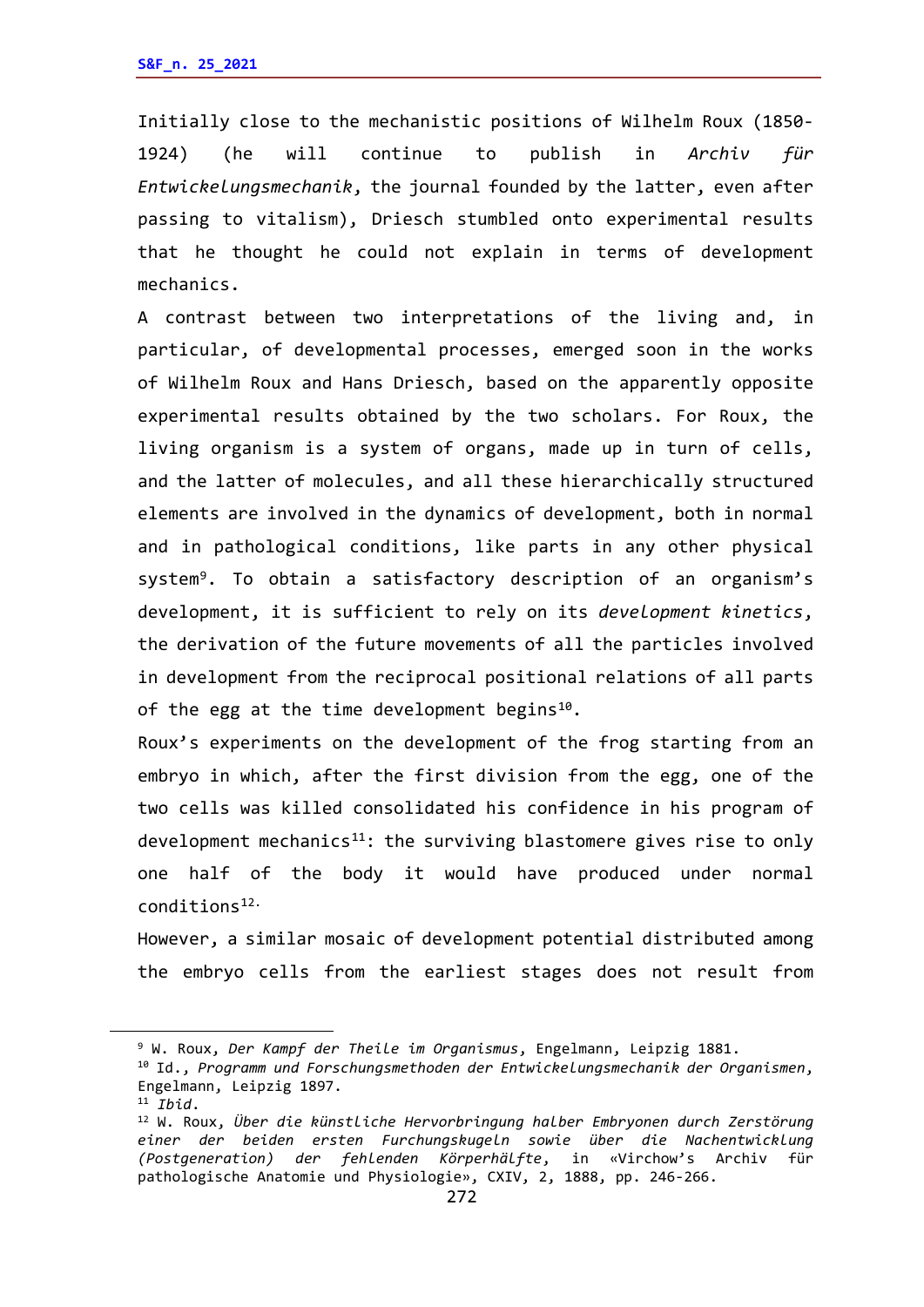Driesch's experiments on the sea urchin<sup>13</sup>. Favoured by the ease with which the embryo of this animal can be mechanically dissociated, Driesch separated the individual blastomeres after the first, second or third cell division, starting from the fertilized egg, and in all circumstances he obtained from a single blastomere a complete larva, albeit smaller, because at the stage of two, four or eight blastomeres the entire volume of the egg has been partitioned between them, in this phase in which the embryo does not take nourishment from outside. Driesch thus discovered a regulatory capacity of the sea urchin embryo, contrasting with the mosaic behavior of the frog embryo.

Unable to explain these results, and similar results from experiments on different animals in terms of the simple mechanics upon which Roux called, Driesch embraced vitalism. He abandoned soon all experimental activity and devoted himself more and more exclusively to philosophy. The divergent intellectual and academic path of Roux and Driesch will culminate in the fate of their autobiographies. Roux's pages will find their place in a prestigious series dedicated to the most eminent figures in the medicine of the time[14,](#page-4-1) while Driesch's ones will be included in a parallel series dedicated to the German philosophy of the same period<sup>15</sup>. Despite their divergent intellectual paths, Driesch continued to

acknowledge his intellectual debt to Roux:

What made it possible to give suitable foundation to the vitalistic doctrine was the awakening of experimental morphological research, of Wilhelm Roux's "mechanics of development": in effect, all the new effective arguments in favor of the doctrine of the autonomy of vital phenomena... are derived from this area of research<sup>[16](#page-4-3)</sup>.

<span id="page-4-0"></span><sup>13</sup> H. Driesch, *Die isolirten Blastomeren des Echinidenkeimes*, in «Archiv für Entwickelungsmechanik der Organismen», X, 2-3, 1900, pp. 361-410.

<span id="page-4-1"></span><sup>14</sup> L.R. Grote (ed.) *Die Medizin der Gegenwart in Selbsdarstellungen*, Felix Wiener, Leipzig 1923.

<span id="page-4-2"></span><sup>15</sup> R. Schmidt (ed.) *Die Deutsche Philosophie der Gegenwart in Selbstdarstellungen*, Felix Wiener, Leipzig 1921.

<span id="page-4-3"></span><sup>16</sup> H. Driesch, *Der Vitalismus*, cit.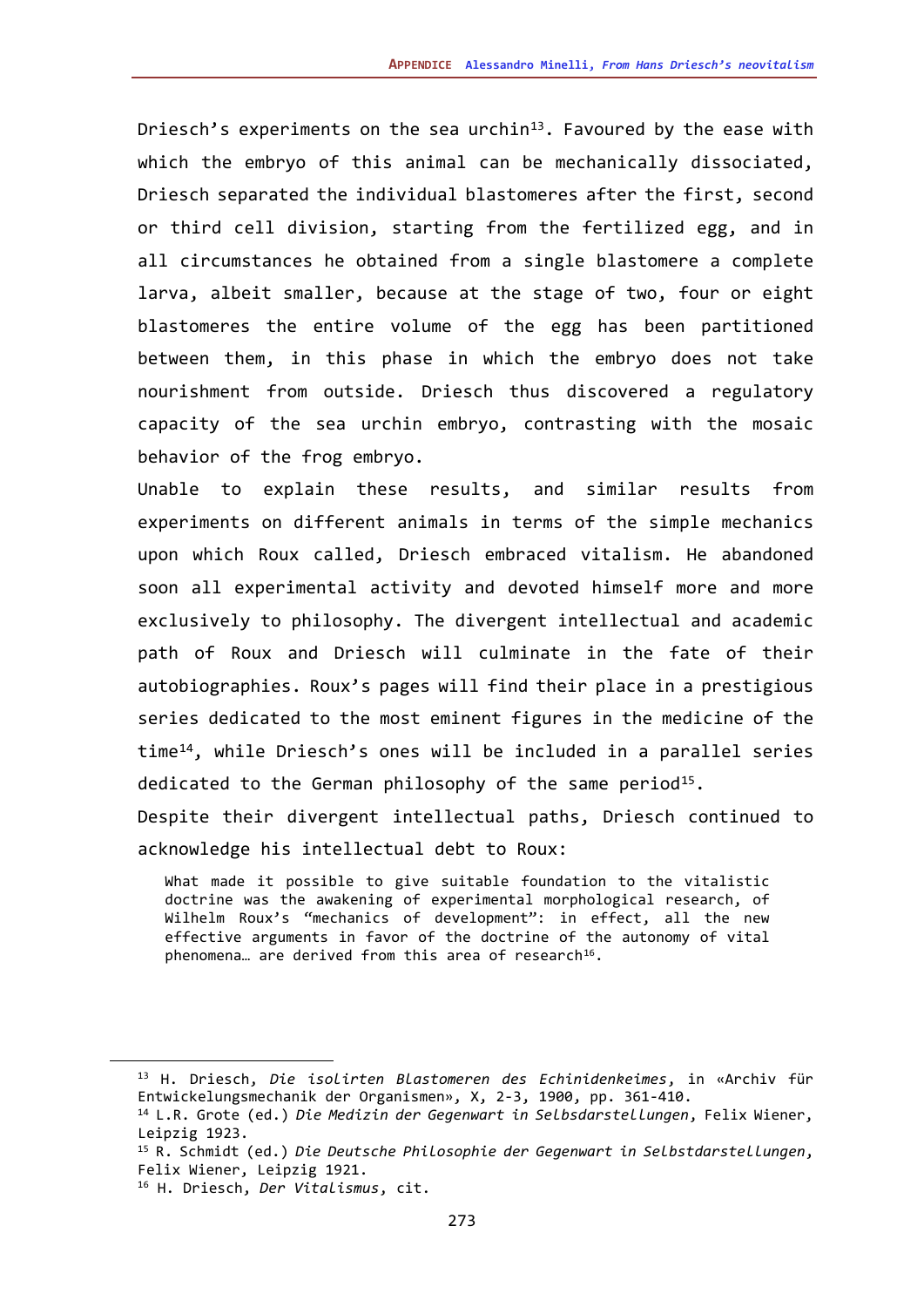However, «the new vitalism… arose essentially as a result of the reawakened physiology [of development]»[17](#page-5-0). More precisely, «the genesis of form is the specific ground on which vitalism grows, only from the latter does it suck its strength, at least to the extent that it does not include the so-called 'spiritual' as its object»[18](#page-5-1).

Driesch ended up postulating the existence in the living of an immaterial, non-localized organizing principle, to which he gave the name of entelechy<sup>19</sup>:

According to the current state of knowledge, entelechy is always linked to bodies, however I do not think it is a simple property of material reality. Where it has its "seat" inside material bodies is an idle question. Instead, it is important to consider that with a division of the bodies associated with it – for example, in the formation of the egg, in budding or in the case of artificial splitting – it is also divided between the parts, remaining however "whole"<sup>20</sup>.

Driesch assigned the entelechy a role as regulator of the various potentialities resident in the material system $21$ .

It has been argued<sup>[22](#page-5-5)</sup> that for some early twentieth-century biologists and philosophers the doctrine of the entelechy was not a metaphysical heresy but a legitimate response to the inadequacy of mechanistic explanations. Eventually, Driesch's vitalism was rejected for its failure to achieve scientific status because the entelechy hypothesis did not evolve into the formulation of universal laws of the living matter, and also because no convincing example of indeterminism (different states ensuing out of the very same condition), was ever reported from experiments either by Driesch himself, or by others.

<span id="page-5-0"></span><sup>17</sup> *Ibid*.

<sup>18</sup> *Ibid*.

<span id="page-5-2"></span><span id="page-5-1"></span><sup>19</sup> K. Sander, *Entelechy and the ontogenetic machine - Work and views of Hans Driesch from 1895 to 1910*, in «Roux's Archives of Developmental Biology», CCII, 2, 1993, pp. 67-69.

<span id="page-5-3"></span><sup>20</sup> H. Driesch, *Der Vitalismus als Geschichte und als Lehre*, cit.

<span id="page-5-4"></span><sup>21</sup> H. Hein, *The endurance of the mechanism–vitalism controversy*, in «Journal of the History of Biology», V, 1, 1972, pp. 159-188.

<span id="page-5-5"></span><sup>22</sup> B. Chen, *[A non-metaphysical evaluation of vitalism in](https://link.springer.com/article/10.1007/s40656-018-0221-2) the early twentieth [century](https://link.springer.com/article/10.1007/s40656-018-0221-2)*, cit.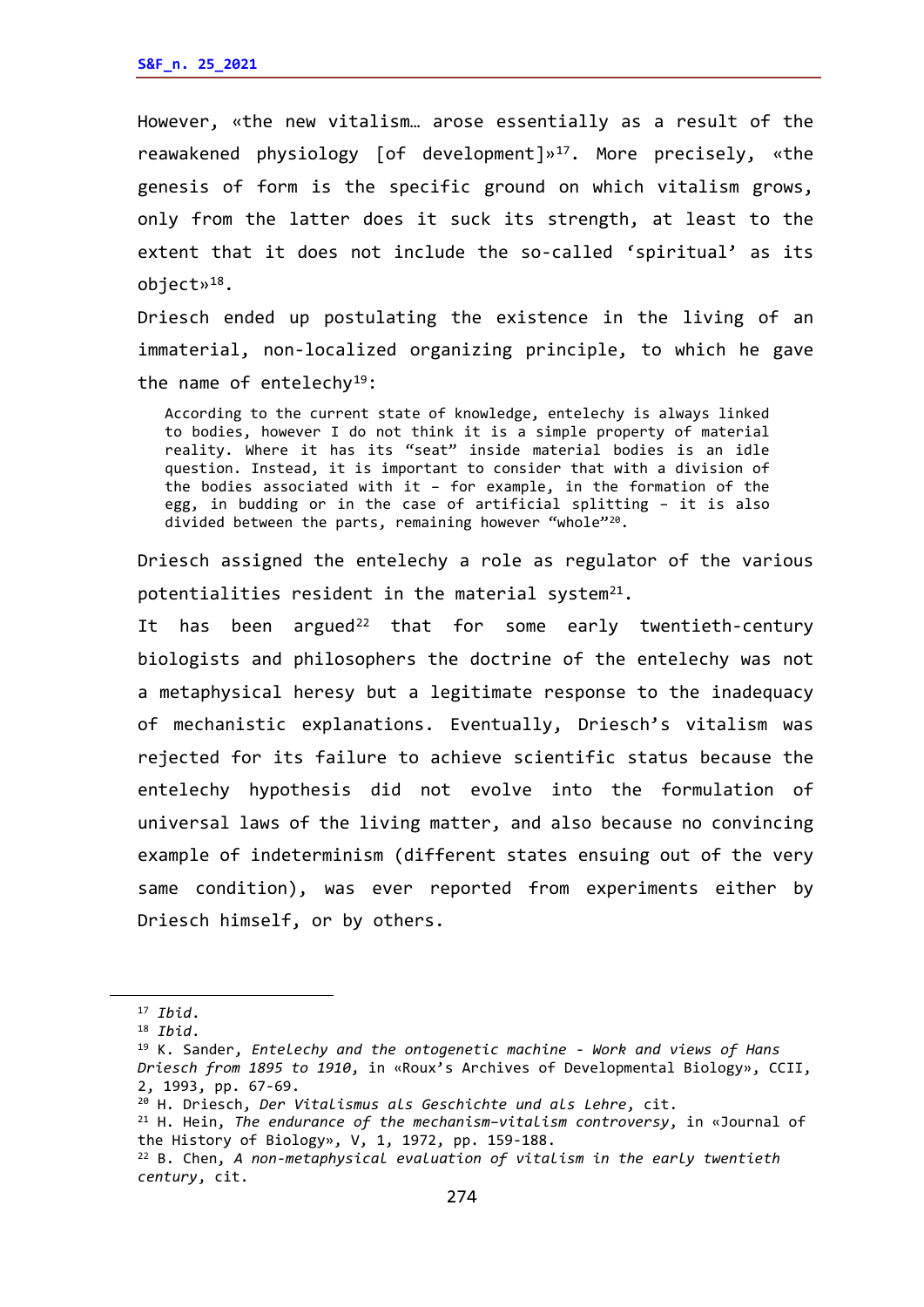#### **3.** *Spemann*

Vitalism in the metaphysical sense is a dead issue but, on the epistemological level, the irreducibility of complex systems to the mechanism of simple physical systems remains: this invites embracing organicism, a third way besides vitalism and mechanism.

A very important turning point in the history of experimental embryology was due to Hans Spemann (1869-1941) and his collaborators and students. Their experiments helped dissolve the mists of entelechy and put the role of cellular phenomena in developmental processes on a more solid basis, but (re)opened questions about other notions. For example, what is a biological individual? Spemann demonstrated that strangling with a hair a fertilized newt egg can lead to the formation of two complete embryos<sup>[23](#page-6-0)</sup>.

Based on other experiments on newt embryos<sup>[24](#page-6-1)</sup> Spemann identified the cells forming the dorsal lip of the blastopore (the embryo's primitive mouth at the gastrula stage), as the organizer, i.e. as the organizing centre of the developing embryo. These inducing and organizing capacities disappear as soon as these cells are destroyed, either mechanically or with a devitalizing hot or cold treatment<sup>25</sup>. This seemed to indicate that the living structure as such, rather than some chemical substance, is responsible for the induction[26.](#page-6-3)

<span id="page-6-1"></span><span id="page-6-0"></span><sup>23</sup> H. Spemann, *Experimentelle Forschungen zum Determinations- und Individualitätsproblem*, in «Naturwissenschaften», VII, 32, 1919, pp. 581-591. <sup>24</sup> H. Spemann, H. Mangold, *Über die Induktion von Embryonalanlagen durch Implantation artfremder Organisatoren*, in «W. Roux' Archiv für Entwicklungsmechanik der Organismen und mikroskopische Anatomie», C, 3-4, 1924, pp. 599-638; W. Krämer, *Über Regulations- und Induktionsleistungen destruierter Induktoren*, in «Wilhelm Roux' Archiv für Entwicklungsmechanik der Organismen», CXXXI, 2, 1934, pp. 220-237.

<span id="page-6-3"></span><span id="page-6-2"></span><sup>25</sup> J.F. Holtfreter, *Reminiscences on the life and work of Johannes Holtfreter*. In *A conceptual history of modern embryology*, ed. S.F. Gilbert, Plenum, New York and London 1991, pp. 109-127. <sup>26</sup> *Ibid*.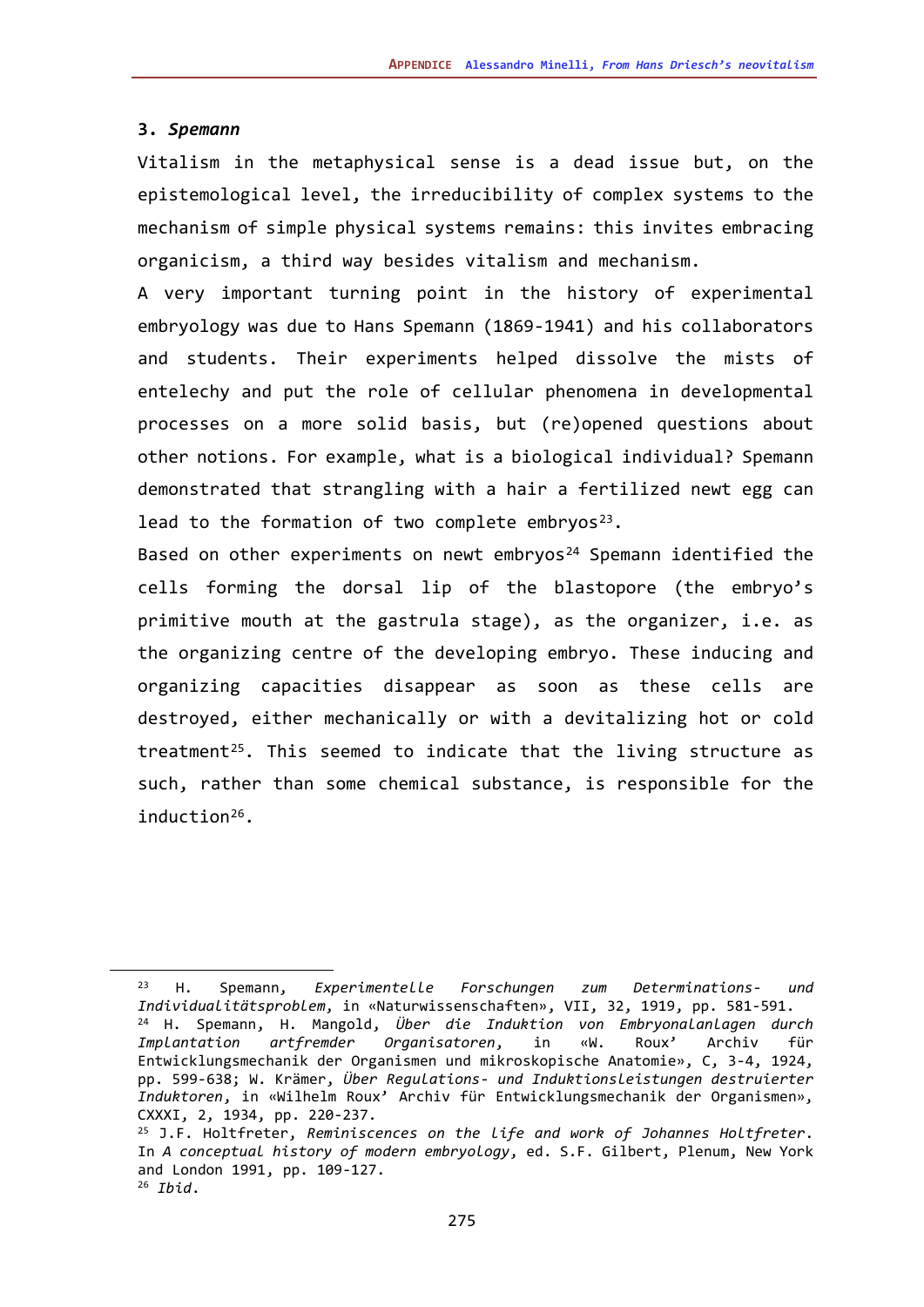#### **4.** *Organicism: a third way between mechanism and neovitalism*

In the controversy between mechanism and neovitalism, Spemann's position seems distinctly to turn towards organicism. On the ontological level, this philosophy is frankly materialistic; however, it recognizes the existence of complex systems where the simple sum of the properties of the parts does not explain the properties of the whole: the properties of the parts depend on the context and their interactions lead to the appearance of emerging properties in the resulting system. In remarking this behavior, Spemann's organicism is opposed to the reductionism that accompanies the materialistic philosophy applicable to other sciences, such as physics. Reductionism, however, ca not be the epistemology of developmental biology<sup>27</sup>. In Spemann's words:

I have repeatedly used expressions that denote not physical but psychological analogies. It is not a simple poetic image. [..] These developmental processes, like all life processes, may or may not be resolved into chemical and physical processes, in the nature of their connections with everything we know they bear no closer resemblance than with those vital processes of which we have the most intimate knowledge, ie the psychic ones. It should mean that, beyond all philosophical implications, precisely in the interest of advancing our concrete knowledge which must be based on exact foundations, we should not let this advantage that derives from our position between the two worlds slip away. […] On the way to the new high milestone, I believe I have taken a step forward with my experiments $^{28}$ .

Positions close to organicism can be read also in the works of other scholars who have given important contributions between the end of the nineteenth century and the first half of the twentieth century, such as Oskar Hertwig (1849-1922), Albert M. Dalcq (1893-1973), Ross G. Harrison (1970-1959), Conrad Hal Waddington (1905-1975) and Joseph T.M. Needham (1900-1975). Gilbert and Sarkar even claim that organicism has traditionally been the philosophy of the embryologist<sup>29</sup>. In their recent revisitation of the issue, these authors have defended organicism as the best ontology for

<span id="page-7-0"></span><sup>27</sup> S.F. Gilbert, S. Sarkar, *Embracing complexity: Organicism for the 21st century*, in «Developmental Dynamics», CCXIX, 1, 2000, pp. 1-9.

<span id="page-7-1"></span><sup>28</sup> H. Spemann, *Experimentelle Beiträge zu einer Theorie der Entwicklung*, Julius Springer, Berlin 1936, p. 278.

<span id="page-7-2"></span><sup>29</sup> S.F. Gilbert, S. Sarkar, *Embracing complexity*, cit.